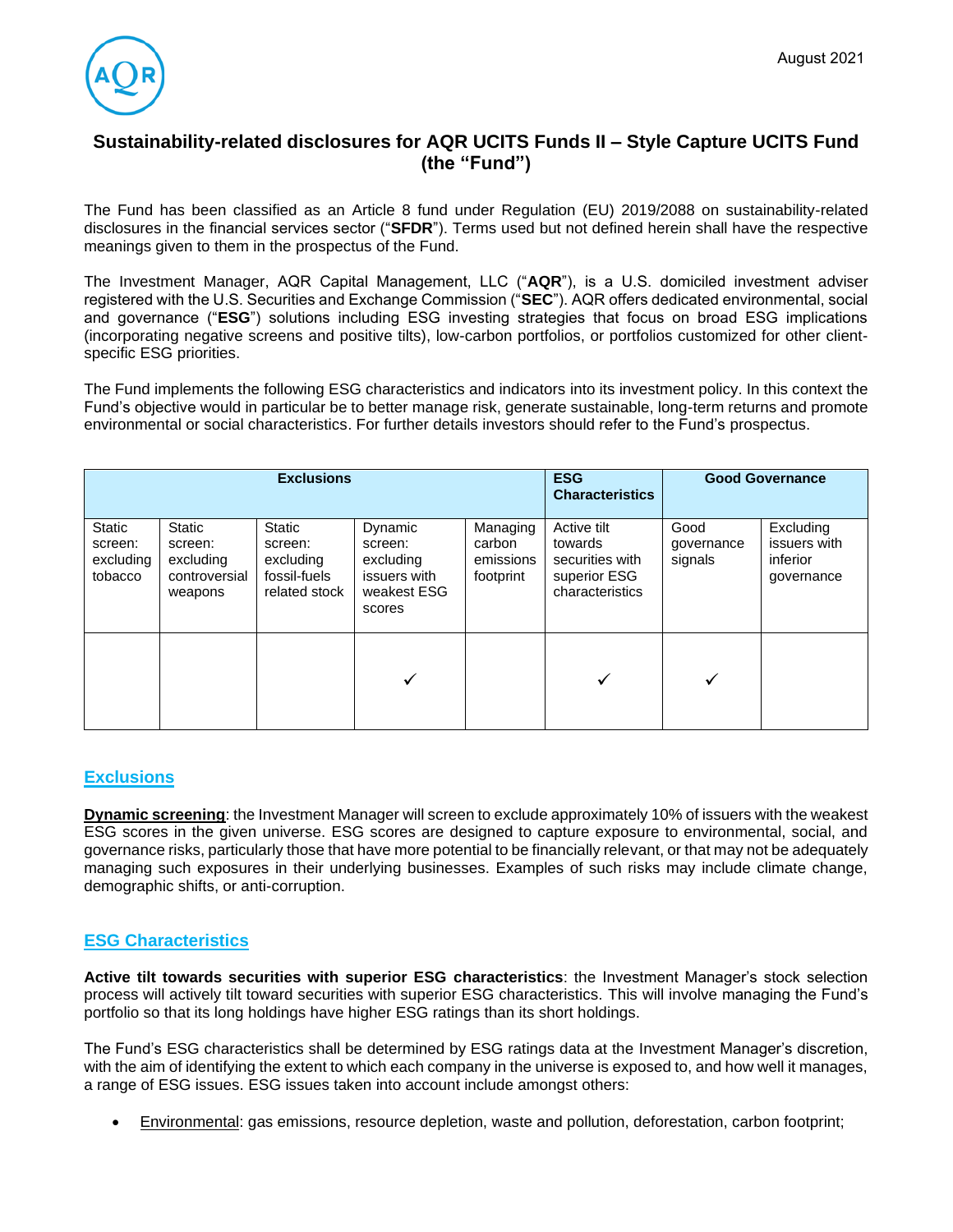- Social: working conditions, relation to the local communities, health and safety, employee relations, diversity considerations;
- Governance: executive pay, bribery and corruption, political lobbying and donations, tax strategy.

ESG characteristics are generated using a combination of the Investment Manager's proprietary models, as well as third party models and data. Such models mainly take into account the ESG scoring as well as other metrics integrated in and applicable to the models of the target companies. Investors should note that assessment criteria may change over time or vary depending on the sector or industry in which the relevant issuer operates.

# **Good Governance**

**Good governance signals**: the Fund will systematically integrate one or more governance-related signal, applicable and specific to its strategy, into its investment view. Such signals are designed to capture various dimensions of target companies' governance to ensure that companies in which the investments are made follow good governance practices.

Examples of such governance-related signals include signals that capture:

- overly aggressive company growth i.e. "empire building" that may indicate that the management fails to control costs and protect shareholder interest;
- earnings quality tilting away from companies with overly aggressive accounting practices, which might need to restate their financial reports in the future; or
- how transparent a company is tilting away from less transparent companies or companies that may be strategically manipulating the information they disclose to shareholders.

## **Monitoring and Controls**

ESG-related investment guidelines and constraints are incorporated directly and coded into the portfolio optimization process to prevent violations. Adherence to the ESG characteristics and indicators is monitored on a regular basis as part of the investment process and compliance controls of the Sub-Fund and by applying restrictions on the exclusion list.

## **Methodologies, Due Diligence and Data Sources**

AQR's underlying research is driven by proprietary data sets and unique sources of information, and provides a robust framework from which AQR builds portfolios that incorporate best ideas and implements them in a costeffective and logical manner. AQR holds ESG-related research to the same high standard as non-ESG related research.

ESG data sources used by AQR in live portfolios, to date, have included:

- Raw data which is incorporated into proprietary ESG investment signals (for example, governance type signals date back to AQR's inception in 1998);
- Screening lists based on restricted activities, industry codes, etc., since 2000;
- MSCI ESG database, since 2015;
- MSCI Impact Monitor data, since 2015;
- Third-party assessments of country risk, which incorporate political stability and quality of economic structures as part of our broader risk model, since 2016;
- TruCost carbon and fossil fuel data, since 2017.

In determining the value of certain ESG data, AQR considers whether it is trustworthy and whether it applies broadly across relevant universes, or whether it only applies to a subset of relevant universes. AQR has an ongoing dialogue with its data providers.